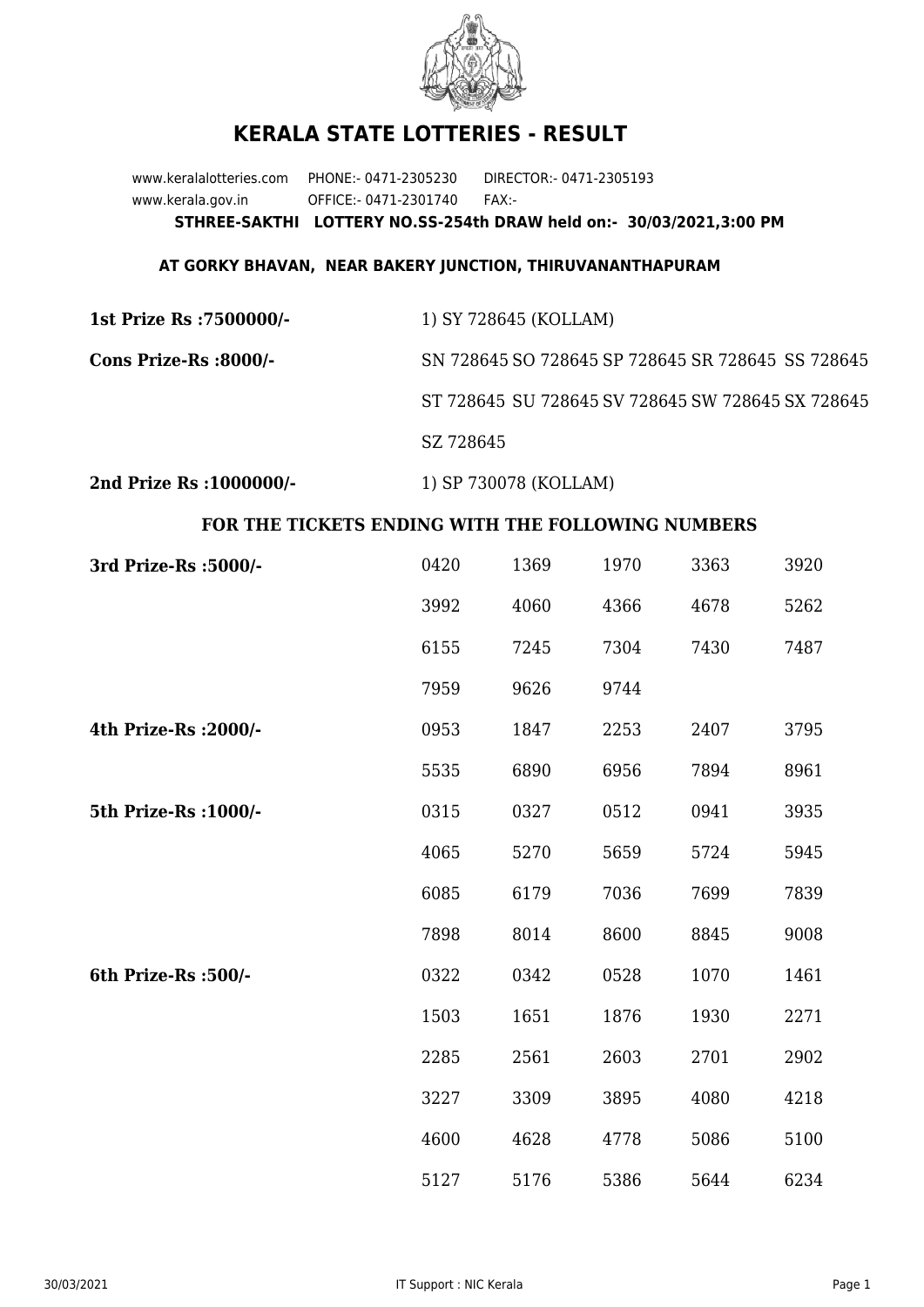|                      | 6261 | 6327 | 6448 | 6734 | 6834 |
|----------------------|------|------|------|------|------|
|                      | 6945 | 7447 | 7542 | 7821 | 7952 |
|                      | 8275 | 8524 | 8948 | 9045 | 9049 |
|                      | 9139 | 9348 | 9536 | 9608 | 9653 |
|                      | 9662 | 9776 |      |      |      |
| 7th Prize-Rs : 200/- | 0458 | 0706 | 0919 | 0946 | 1130 |
|                      | 1396 | 1841 | 1848 | 1915 | 1948 |
|                      | 2021 | 2156 | 2461 | 2775 | 3211 |
|                      | 3359 | 3504 | 3694 | 4026 | 4557 |
|                      | 4591 | 4635 | 4709 | 4823 | 5158 |
|                      | 5203 | 5388 | 5456 | 5503 | 5763 |
|                      | 5904 | 5905 | 6508 | 6923 | 6959 |
|                      | 7248 | 7482 | 8343 | 8680 | 8963 |
|                      | 9583 | 9590 | 9705 | 9788 | 9995 |
| 8th Prize-Rs : 100/- | 0048 | 0057 | 0082 | 0088 | 0223 |
|                      | 0274 | 0428 | 0568 | 0700 | 0721 |
|                      | 0750 | 0975 | 0987 | 1022 | 1112 |
|                      | 1189 | 1271 | 1303 | 1376 | 1546 |
|                      | 1656 | 1660 | 1755 | 1892 | 1968 |
|                      | 2010 | 2496 | 2515 | 2530 | 2656 |
|                      | 2714 | 2757 | 2796 | 2826 | 2832 |
|                      | 2869 | 2999 | 3242 | 3344 | 3407 |
|                      | 3494 | 3550 | 3580 | 3699 | 3707 |
|                      | 3861 | 3864 | 3884 | 3961 | 4237 |
|                      | 4261 | 4303 | 4306 | 4368 | 4445 |
|                      | 4484 | 4637 | 4816 | 4899 | 4935 |
|                      | 4958 | 4975 | 5229 | 5301 | 5371 |
|                      | 5383 | 5523 | 5690 | 5734 | 5751 |
|                      | 5785 | 5818 | 5880 | 5947 | 5990 |